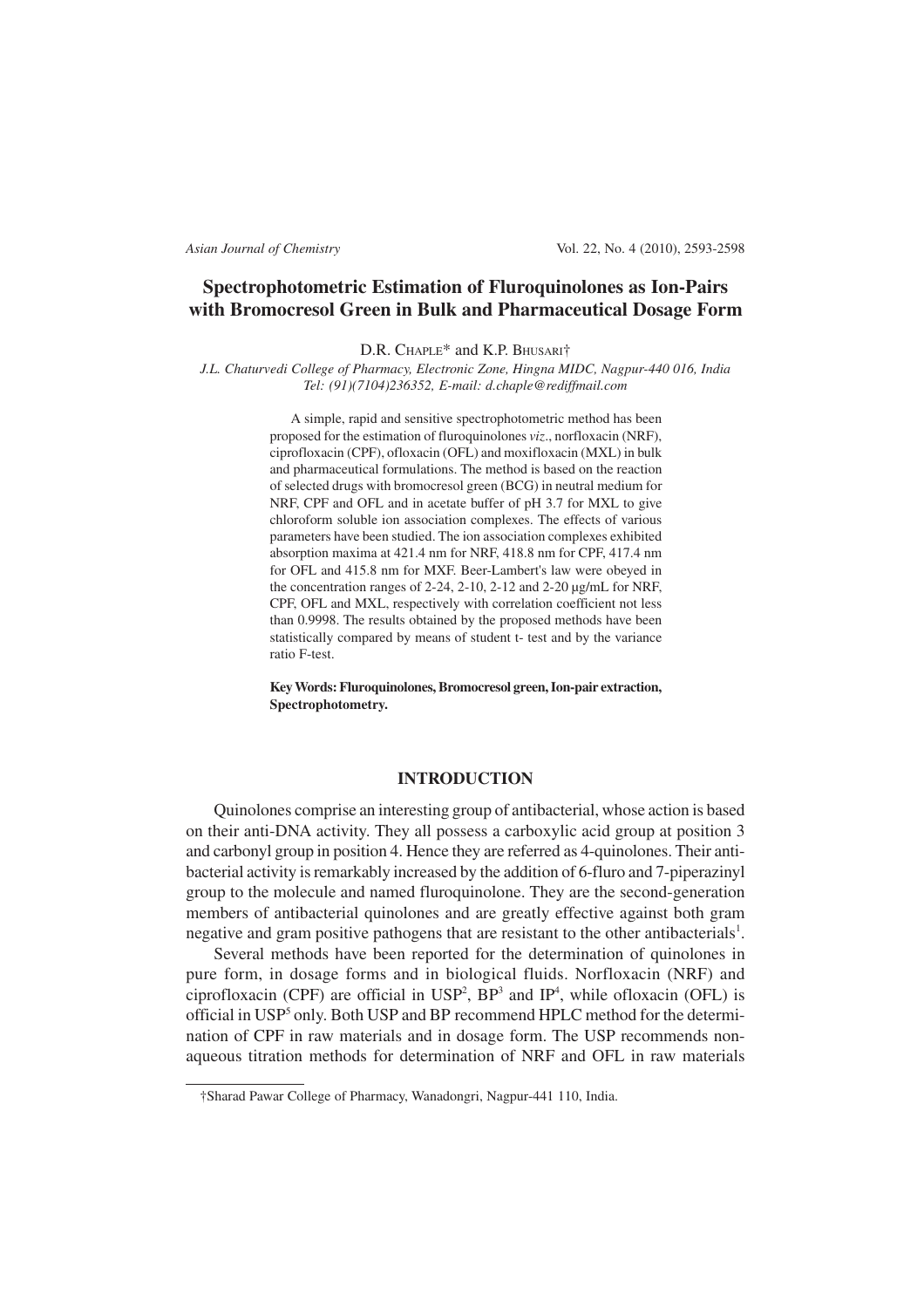#### 2594 Chaple *et al. Asian J. Chem.*

while HPLC methods are described for analysis of their dosage forms. The BP recommends a non-aqueous titration method for determination of norfloxacin in raw material and spectrophotometric method for determination of norfloxacin in dosage forms. Several methods for the determination of quinolones including titrimetric<sup>6</sup>, spectrophotometric<sup>7-13</sup>, spectroflurometric<sup>7</sup> and chromatographic<sup>14,15</sup> are available in literature. Most of the analytical methods employed for the determination of the studied drugs in biological fluids are HPLC methods<sup>16-23</sup>, which require complex and expensive equipment, provision for use and disposal of solvents, sample preparation procedure and personnel skilled in chromatographic techniques.

The present study is based on the reaction of selected drugs with bromocresol green (BCG) in neutral medium for NRF, CPF and OFL and in acetate buffer of pH 3.7 for MXL to give chloroform soluble ion association complexes. The proposed method is simple, sensitive, accurate and readily applied to the analysis of selected drugs in pharmaceutical formulations.

#### **EXPERIMENTAL**

All absorbance measurements were made on a Shimadzu UV 1601 UV-visible double beam spectrophotometer with 1 cm matched quartz cells.

All chemicals used were of analytical grade. Pure NRF and CPF were obtained from Makers Laboratories Ltd., Mumbai, OFL and MXL were obtained from Alkem Lab. Ltd., Raigad and Cipla Ltd., Mumbai, respectively as a gift samples.

The solutions of standard NRF, CPF, OFL and MXL (1mg/mL) were prepared in N/2 acetic acid. Working standard solution of NRF, CPF, OFL and MXL (100  $\mu$ g/mL) were prepared by diluting standard solutions with N/2 acetic acid. Bromocresol green (BCG) solution was prepared by dissolving 50 mg of bromocresol green in 1.5 mL of ethanol and diluting with ethanol to 100 mL in calibrated volumetric flask. Acetate buffer solution (pH 3.7) was prepared as per IP 96.

**Assay procedure:**Aliquots of working standard solution containing 0.02-0.25, 0.02-0.10, 0.02-0.10 and 0.02-0.20 mg of NRF, CPF, OFL and MXL, respectively, were transferred into a series of 25 mL separating funnel, 1 mL BCG solution and 4.0 mL of acetate buffer solution in case of MXL were added in each funnel. The reaction mixture was extracted with 10 mL chloroform by shaking for 1 min at vortex. The yellow coloured organic layers were taken and the absorbance at 421.4 nm for NRF, 418.8 nm for CPF, 417.4 nm for OFL and 415.8 nm for MXF against the reagent blank. A calibration graph of the absorbance *vs.* the concentration of the selected drugs was plotted.

**Assay procedure for pharmaceutical formulation:** Twenty tablets of the selected drugs were finely powdered. An amount equivalent to 50 mg of the drug was weighed accurately and transferred into 100 mL beaker. Using a mechanical stirrer the powder was completely disintegrated in N/2 acetic acid filtered through a Whatman filter paper No. 40 and diluted up to 50 mL with N/2 acetic acid. It was mixed well and the same procedure applied as described under the procedure for the pure samples.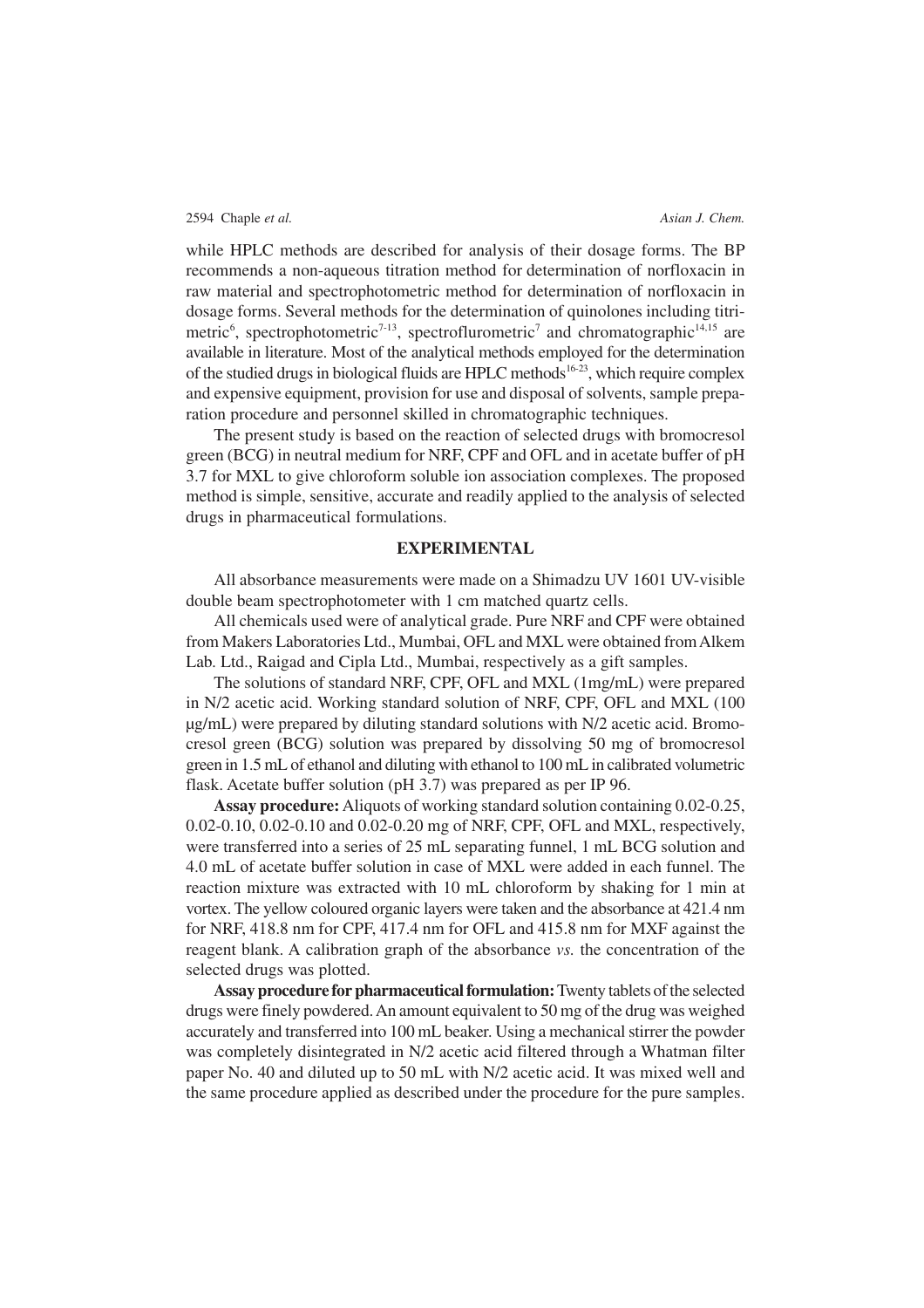# **RESULTS AND DISCUSSION**

Several extractive spectrophotometric methods have been published for the basic nitrogenous compounds, in which the acidic dyes form to yield ion pair salts that color compounds extractable from the aqueous solution to organic phase are given in literature 10,11. Norfloxacin (NRF), ciprofloxacin (CPF) and ofloxacin (OFL) are amino compounds containing piperazine ring. Ion-pairs formed between these drugs and bromocresol green can be used for its determination in bulk and pharmaceutical formulation. In this study, extractive spectrophtometric method was developed based on the reaction of selected drugs with bromocresol green (BCG) in neutral medium for NRF, CPF and OFL and in acetate buffer of pH 3.7 for MXL to give chloroform soluble ion association complexes. Then the linearity, accuracy, precision, sensitivity, stability of the proposed method was described and applied to pharmaceutical formulation as tablet and the obtained results evaluated statistically.

**Optimization of the analytical methods:** In the proposed methods, some variables in the reaction were studied and the influence of these variables on the reaction was tested.

**Selection of the wavelengths:** The absorption spectra of the ion pair complexes, formed between selected drugs and BCG were measured at 360-550 nm against the reagent blank. The yellow coloured extracts shows maximum absorbance at 421.4 nm for NRF, 418.8 nm for CPF, 417.4 nm for OFL and 415.8 nm for MXF. The measurements were made at these wavelengths for pure sample and pharmaceutical formulations.

**Selection of the extracting solvents:** The effect of the extracting solvents on the ion pair complexes was examined. Chloroform was found to be the most suitable for the quantitative extraction of the complex because of its slightly higher efficiency on colour intensity, selective extraction of the drug-dye complex from the aqueous phase and obtained highest absorbance with chloroform.

**Effect of pH buffer:** The effect of a buffer in the formation of ion association complexes was studied by extracting a coloured complex in the presence of various buffers such as potassium hydrogen phthalate buffer (pH 2.2-4.0) and acetate buffer (pH 2.8-4.0). It was noticed that the maximum colour intensity and constant absorbance were found in acetate buffer of pH 3.7 for MXL-BCG system. However, the NRF-BCG, CPF-BCG and OFL-BCG systems gave constant and maximum absorbance in only a neutral medium.

**Dye concentration:** The effect of the dye concentration on the intensity of the colour developed at selected wavelength was studied using different mL of the reagent. The result shows that 1 mL of BCG was found to be optimum for this proposed method and excess of dye do not affect the colour of the complex or the absorbance.

**Stoichiometric relationship:** The composition of complexes was determined by Job's method of continuous variation and the results correspond to 1:1 for the drug to dye ratio.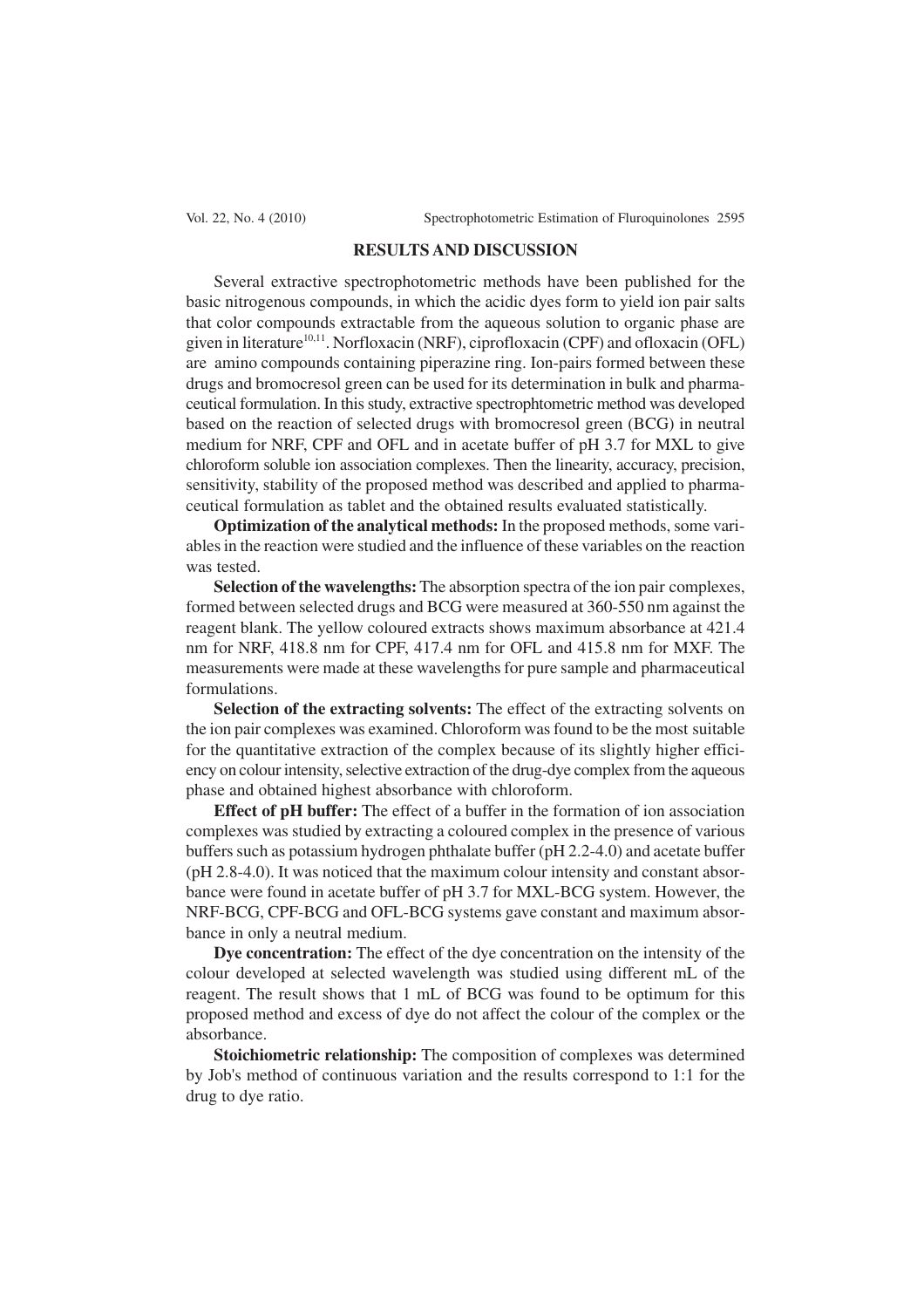#### 2596 Chaple *et al. Asian J. Chem.*

**Stability of ion-pair complexes:** The stability of the ion pair complexes between selected drugs and dye (BCG) was evaluated. The absorbances of the complexes were found to be stable for more than 12 h.

#### **Method validation**

**Linearity of the calibration curves:** The Beer's law limits and the molar absorptivity values were evaluated. The regression analysis indicated linear relationship between absorbance and concentration. The graphs of the absorbance *vs.* the concentration showed zero intercepts and are described by the regression equation  $Y = a +$ bx. The results are summarized in Table-1.

TABLE-1 OPTICAL CHARACTERISTICS, PRECISION AND ACCURACY DATA

|                                                           | <b>NRF</b> | <b>CPF</b> | OFL      | MXL      |
|-----------------------------------------------------------|------------|------------|----------|----------|
| $\lambda_{\text{max}}$ (nm)                               | 421.4      | 418.8      | 417.4    | 415.8    |
| Beer's law limits $(\mu g/mL)$                            | $2 - 24$   | $2 - 10$   | $2 - 12$ | $2 - 20$ |
| Molar absorptivity $(L \text{ mol}^{-1} \text{ cm}^{-1})$ | 3959       | 10768      | 14456    | 11116    |
| Correlation coefficient (r)                               | 0.9941     | 0.9999     | 0.9999   | 0.9999   |
| Slope, b                                                  | 0.0120     | 0.0331     | 0.0402   | 0.0256   |
| Intercept, a                                              | 0.0629     | 0.0664     | 0.0173   | 0.0116   |
| % Range of error (at 95 % confidence limit)               | 0.1838     | 0.2619     | 0.2387   | 0.1909   |

**Specificity, precision, accuracy and ruggedness:** Specificity of ion-pair reaction, selective determination of selected drugs, the basic nitrogenous compounds with BCG could be possible. The accuracy of the method was established by analyzing the pure drugs at five concentration levels and the precision was carried out by determining the relative standard deviation (RSD) of six determinations at five different concentration of each drug. The low values of RSD and range of error at the 95 % confidence level indicate the high accuracy and precision of the method. In order to ascertain the ruggedness of the method, four replicate determination at different concentration levels of the drugs were carried out. The within-day RSD values were found to be less than 0.96 % for all drug solutions taken within the Beer's ranges, hence indicating that the proposed method has reasonable ruggedness.

**Analysis of pharmaceutical preparations:** The proposed method was applied to the estimation of NRF, CPF, OFL and MXL in pharmaceutical preparations. The recoveries calculated as:

Recovery (%) = measured content of drug/added drug  $\times$  100

The results of the proposed methods for tablets are summarized in Table-2. The preanalyzed tablet solutions were tested for possible interference in the standard addition method. The regression equations of standard addition curves were found for selected drugs by proposed method. There is no significant difference between slopes of proposed method with calibration curves and standard addition methods. Therefore it indicates that there is no spectral interaction in the analysis that the excipients in tablet forms of NRF, CPF, OFL and MXL.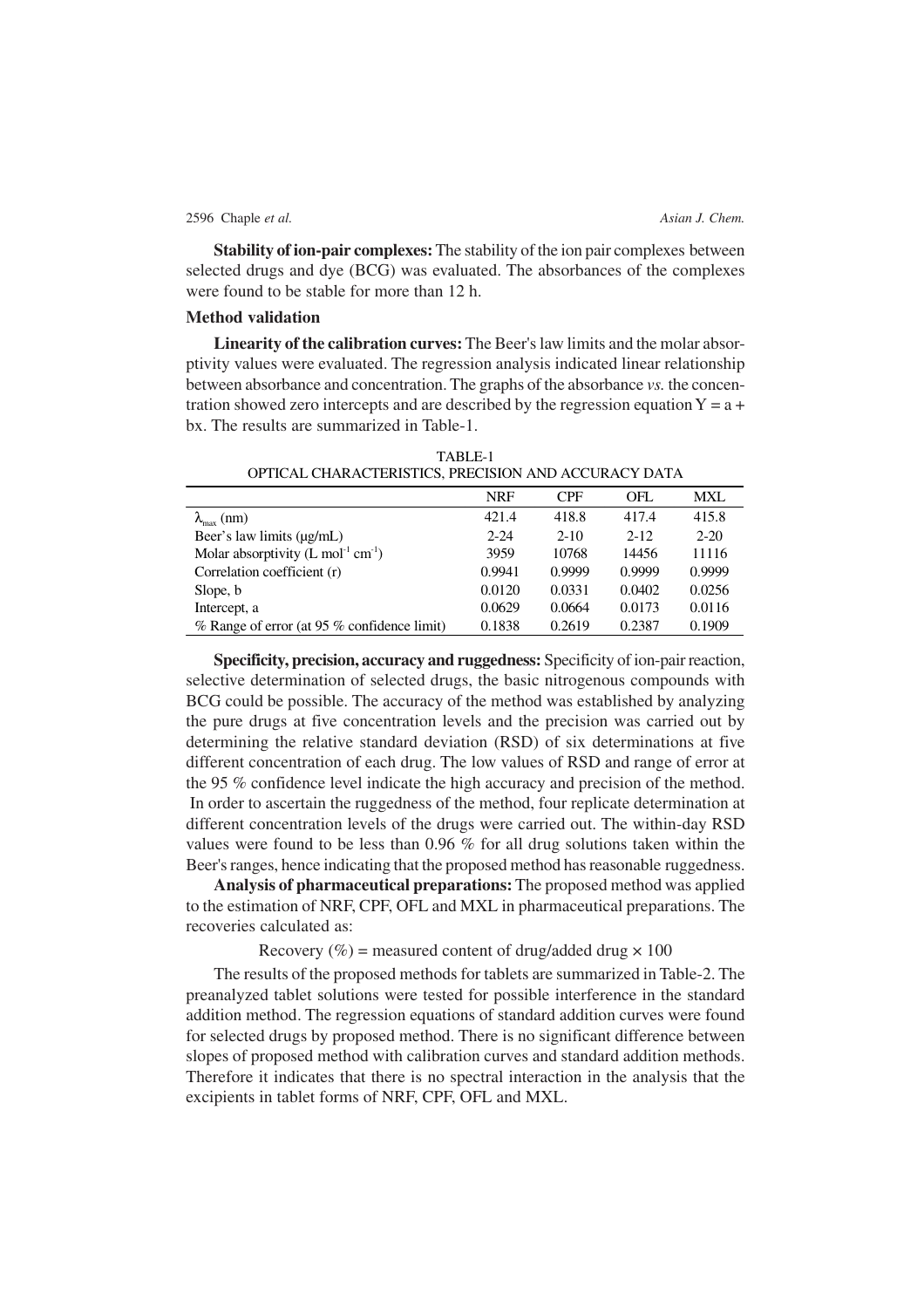Vol. 22, No. 4 (2010) Spectrophotometric Estimation of Fluroquinolones 2597

| TABLE-2 |  |
|---------|--|
|         |  |

#### RESULT OF ANALYSIS OF SELECTED DRUGS IN PHARMACEUTICAL FORMULATIONS BY THE PROPOSED METHOD AND THEIR COMPARISON WITH OFFICIAL METHODS

| Drug                       | Label claim     | Recovery <sup>a</sup> $\% \pm SD$ , $\%$ and their comparison with official method |                                         |  |
|----------------------------|-----------------|------------------------------------------------------------------------------------|-----------------------------------------|--|
|                            | (mg per tablet) | Reported/official                                                                  | Proposed                                |  |
| Norfloxacin $12$           |                 |                                                                                    |                                         |  |
| Tablet 1                   | 200             | $99.37 \pm 0.4660$                                                                 | $99.57 \pm 0.1744$ ; F = 1.13; t = 0.85 |  |
| Tablet 2                   | 400             | $99.72 \pm 0.4314$                                                                 | $99.20 \pm 0.5082$ ; F = 1.38; t = 1.73 |  |
| Ciprofloxacin $12$         |                 |                                                                                    |                                         |  |
| Tablet 1                   | 250             | $99.30 \pm 0.4662$                                                                 | $99.60 \pm 0.2087$ ; F = 1.49; t = 1.33 |  |
| Tablet 2                   | 500             | $99.69 \pm 0.2383$                                                                 | $99.77 \pm 0.2051$ ; F = 1.34; t = 0.86 |  |
| Ofloxacin <sup>7</sup>     |                 |                                                                                    |                                         |  |
| Tablet 1                   | 200             | $99.82 \pm 0.09783$                                                                | $99.69 \pm 0.4074$ ; F = 1.40; t = 0.73 |  |
| Tablet 2                   | 400             | $99.41 \pm 0.4451$                                                                 | $99.60 \pm 0.4187$ : F = 1.50; t = 0.83 |  |
| Moxifloxacin <sup>13</sup> |                 |                                                                                    |                                         |  |
| Tablet 1                   | 400             | $99.87 \pm 0.0795$                                                                 | $99.41 \pm 0.5677$ ; F = 1.37; t = 1.79 |  |
| Tablet 2                   | 400             | $99.71 \pm 0.1686$                                                                 | $99.81 \pm 0.1348$ ; F = 1.56; t = 1.05 |  |

a: Average of five determinations.

**Comparison of the methods:** The results of the analyses of pharmaceutical formulations were compared statistically by the t-test and by variance ratio F-test with those obtained by official/reported methods. The student t-values at the 95 % confidence level did not exceed the theoretical values, indicating there is no significance difference between the proposed and official/reported methods.

#### **Conclusion**

The proposed method is simple and rapid. The maximum colour development of drug-BCG ion pair complex formation is completed immediately after all reagents were added. All the measurements were made in 0.5 h after the preparation of the solution in all the experiments. This method does not involve procedural steps, take more operator time and expertise like HPLC and other methods. The validity of the proposed method is well demonstrated by analyzing tablet dosage forms of NRF, CPF, OFL and MXL. Moreover, the method is free from interferences by common additives and excipients. Thus the proposed method can be employed for the routine determination of fluroquinolones *viz*., norfloxacin, ciprofloxacin, ofloxacin and moxifloxacin in bulk and pharmaceutical formulations.

### **ACKNOWLEDGEMENTS**

The authors are thankful to M/s Alkem Laboratories Ltd., Raigad, Cipla Ltd., Mumbai and Makers Laboratories Ltd., Mumbai, for providing gift samples of drugs.